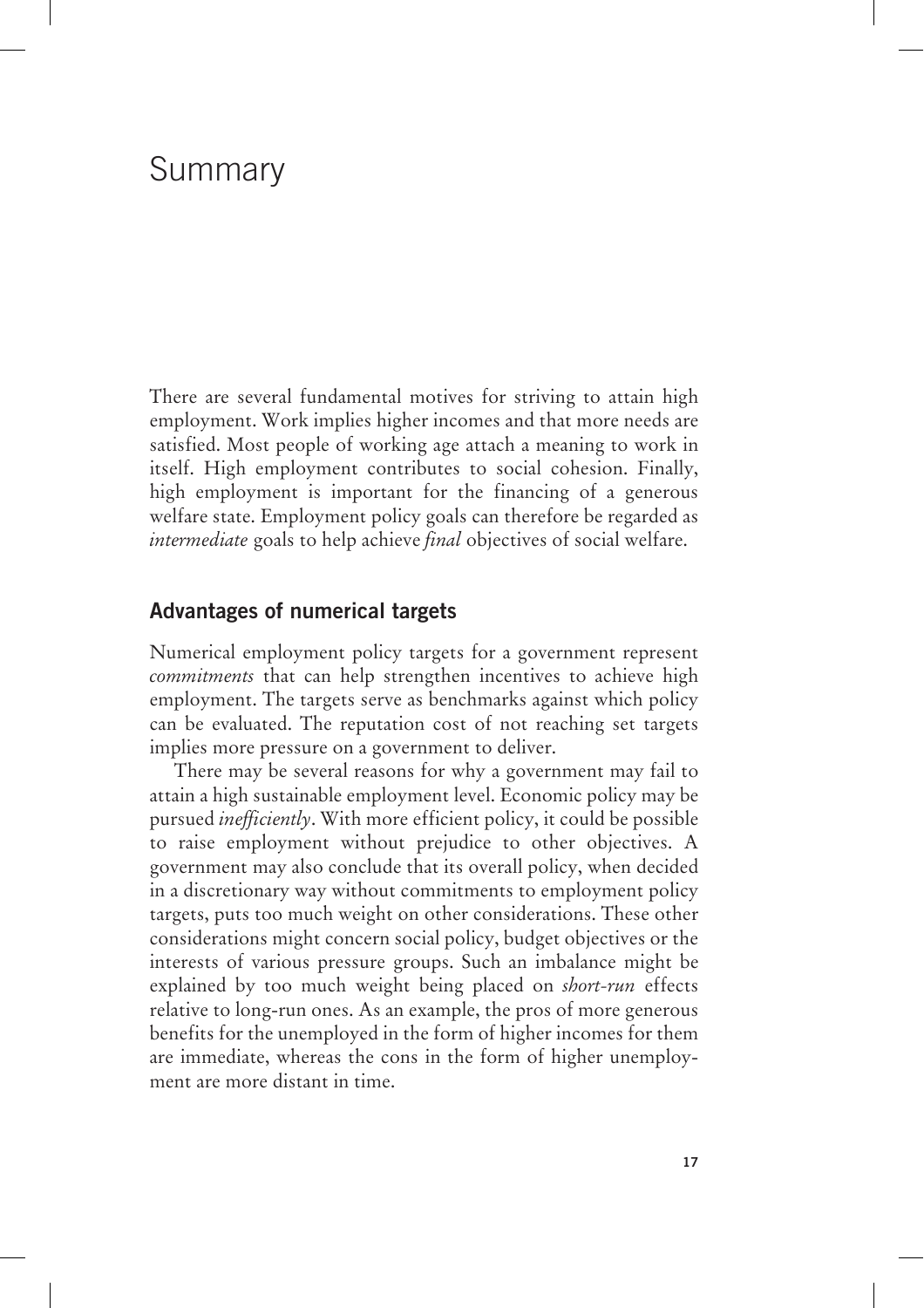Positive effects of employment policy actions may also be *less tangible* than adverse effects. The negative impact of less generous unemployment and other social benefits in the form of lower incomes for the non-employed is "certain" and easy to calculate, while the positive impact in the form of more transitions to employment is not as easy to "prove". This could give rise to a *status-quo bias* in employment policy.

# **Risks with numerical targets**

Numerical targets may incentivise policy towards attaining the targets for exactly those measures that have been picked, irrespective of how well they relate to the final objectives. The critique is sometimes summarised in the form of *Goodhart's law*. It says that "when a measure becomes a target, it ceases to be a good measure". The implication is that when policy tries to control a specific measure, it often loses its relationship to the final objective that one wants to reach.

My evaluation is that the advantages of numerical employment policy targets dominate the disadvantages. This holds true especially in the situation likely to arise after the corona crisis. It will likely cause a strong deterioration of the labour market situation. Hence, there will be strong reasons for strengthening the incentives for policies leading back to high employment.

# **Criteria for employment policy targets**

A number of criteria for employment policy targets can be defined. Targets should be *simple* so that they are easily understood by media and citizens. This requires the targets to be so well defined and transparent that goal achievement is *verifiable*. But targets should also be *adequate* so that they help achieve the final objectives. Unfortunately, there is often a conflict between, on the one hand, simplicity and verifiability and, on the other hand, adequacy. A reasonable balance between these requirements is crucial for a target's *legitimacy*, which in turn is a precondition for the existence of a reputation cost of not reaching it.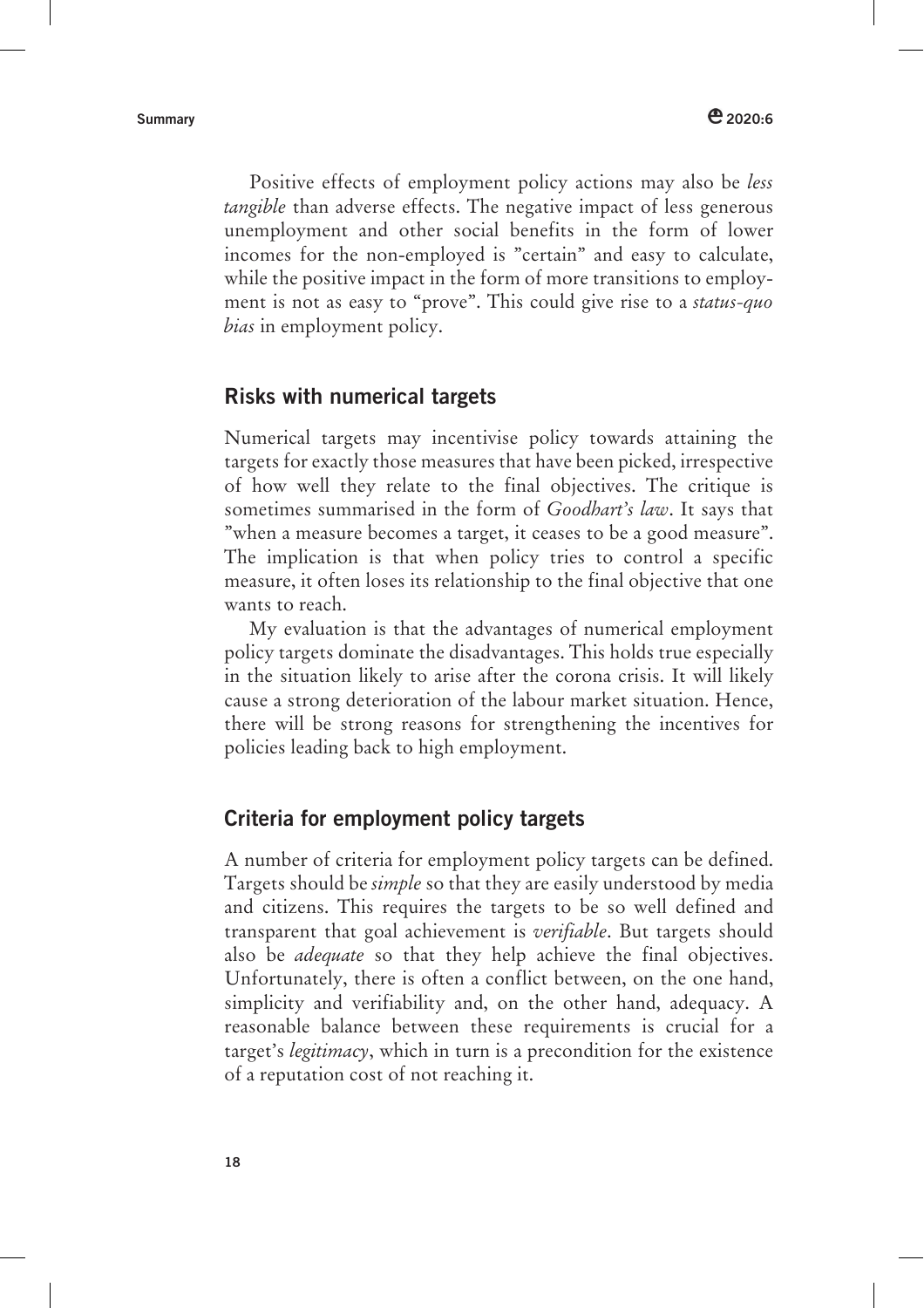**2020:6 Summary** 

Targets must also be *enforceable*. Hence, they must be *realistic*. The *number* of targets should not be too large. Too many targets diminish each target's status and thus lower the reputation cost of not attaining it. In addition, a large number of targets could make it possible for a government to shop around among targets and always find one that is achieved. If the economy finds itself far away from the targets when formulated, it is, of course, also important to specify clearly when they are to be achieved.

# **Examples of employment policy targets**

Various employment policy targets have been set or proposed in Sweden.

### *Unemployment*

Targets for actual unemployment are simple, well defined and verifiable. But they are adequate only if the final objective is that "everyone who wants and can take a job should have one" and labour force participation is stable. Unemployment targets are less adequate if the final objectives are to raise incomes and consumption in the economy, to strengthen public finances, to get more people into employment because working is considered to have a value in itself or to increase social cohesion.

Targets for open unemployment of the type that applied in 1996– 2006 are particularly problematic, as unemployment could be held down mechanically by increasing participation of unemployed in various labour market programmes where they are not included in the unemployment statistics. A target for unemployment as it is defined today in the labour force surveys would to some extent suffer from the same problem. Job seekers in some programmes, for example the job and development guarantee, are registered as unemployed but not potential job seekers in labour market retraining or regular education. Hence, there may be incentives to expand such programmes with the prime purpose of keeping down unemployment as it is measured. Unemployment targets may also strengthen government incentives for early retirement.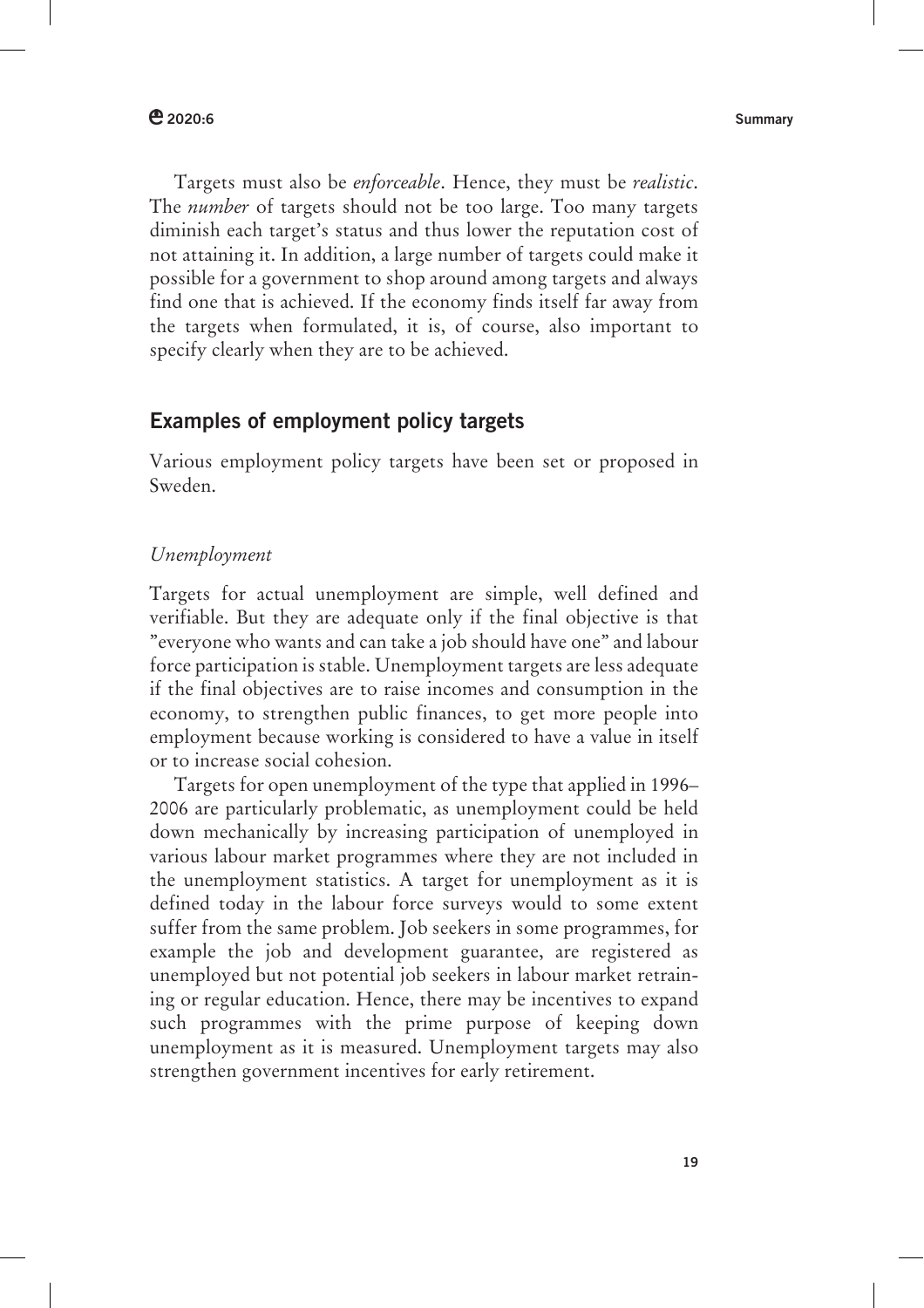### *Employment*

If the final objectives for employment policy concern higher incomes, the value of work in itself or strong public finances, employment targets are more adequate than unemployment targets. The risk that the formulation of targets will create incentives for formal, rather than real, attainment of objectives is much smaller. Employment cannot be raised by placement of unemployed in training and education programmes that are inefficient or by early retirement (but of course through subsidised employment which may or may not be employment-enhancing in a longer time perspective).

In 2010–18, employment rose much more than unemployment fell. This is explained by a substantial increase in labour force participation. This shows that it is of great importance for the evaluation of goal achievement whether targets concern employment or unemployment.

An important issue is which age groups employment targets should apply to. It is not appropriate to include very young people – in particular 15–19-years olds – as they should go to school. Whether or not those above 65 should be included has to do with the weight attached to public-finance considerations. In the 2001– 19 period, the exact age delimitation had not, however, mattered much as the correlations between the employment rates for the age groups 15–74, 16–64, 20–64 and 25–64 years were very high.

The employment rate is usually measured with data from the labour force surveys by Statistics Sweden. The requirement for an individual to be classified as employed is very low: one hour's work during the survey week is enough. It would be more appropriate to formulate an employment target using a definition of employment requiring an income from work above a certain, not too low, threshold. It would be possible to construct such a measure of the employment rate continuously during the year on the basis of employers' monthly reports on their employees' incomes to the tax authorities.

Another issue is whether a target for the employment rate should refer to the actual or the long-run sustainable level. The liberalconservative government's employment target 2006–14 was to raise the latter. Such a formulation is adequate when low employment depends mainly on badly functioning labour and product markets,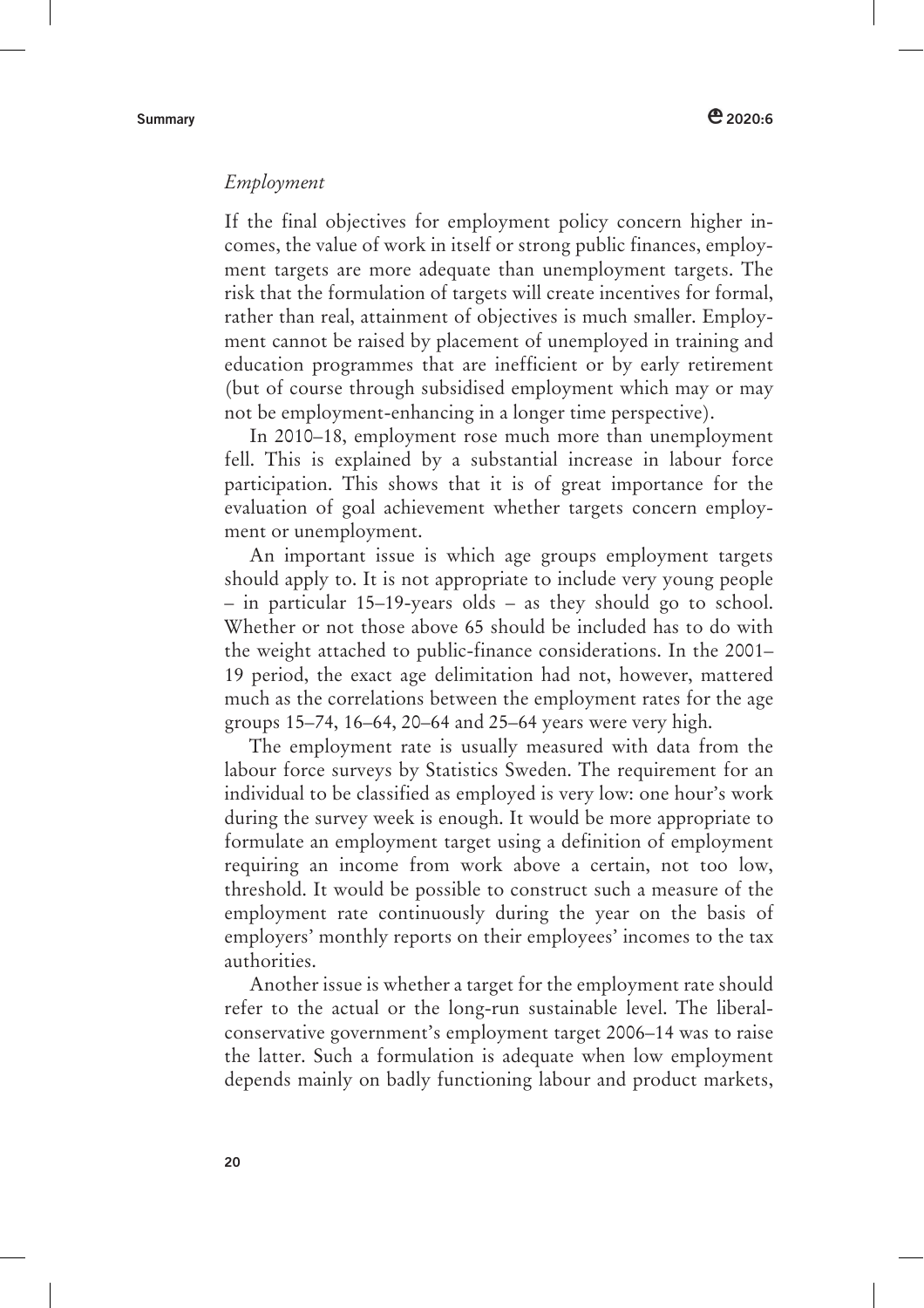and thus should be addressed through structural reforms. But the long-run sustainable employment rate can be calculated in many different ways: hence a target for it is complex and its attainment is difficult to verify.

Employment will probably be low during the next few years – also post the corona crisis – mainly because of insufficient aggregate demand. This speaks in favour of targets for actual employment.

# *Hours worked per person in the population*

Another option is a target for hours worked per person in the (whole or working-age) population. They depend not only on the employment rate but also on the share of employed who actually work (and are not on vacation, sick leave or absent for some other reason) and their working time.

A target for hours worked per capita is simple and verifiable. It is more adequate than the employment rate if the main final objective is to contribute to strong public finances: these are more related to total hours worked than to the number of employed persons. It is more adequate to measure hours worked relative to the *whole* population, and not to the working-age population, as fiscal outcomes are affected also by the latter group's share in total population. But a drawback of an hours target is that changes in the share of employed who actually work and in their working time affect the attainment of the target in the same way as changes in the employment rate even though the welfare effects may differ in many dimensions.

During the last 15 years, the correlation between hours worked per person in the population and the employment rate in the age group 15–74 years has been high, but not perfect. Hours worked have varied more.

# **Proposed employment targets**

If the corona crisis causes a serious deterioration in the labour market situation, it would seem appropriate, once a more definite recovery is under way, for the government and the parliament to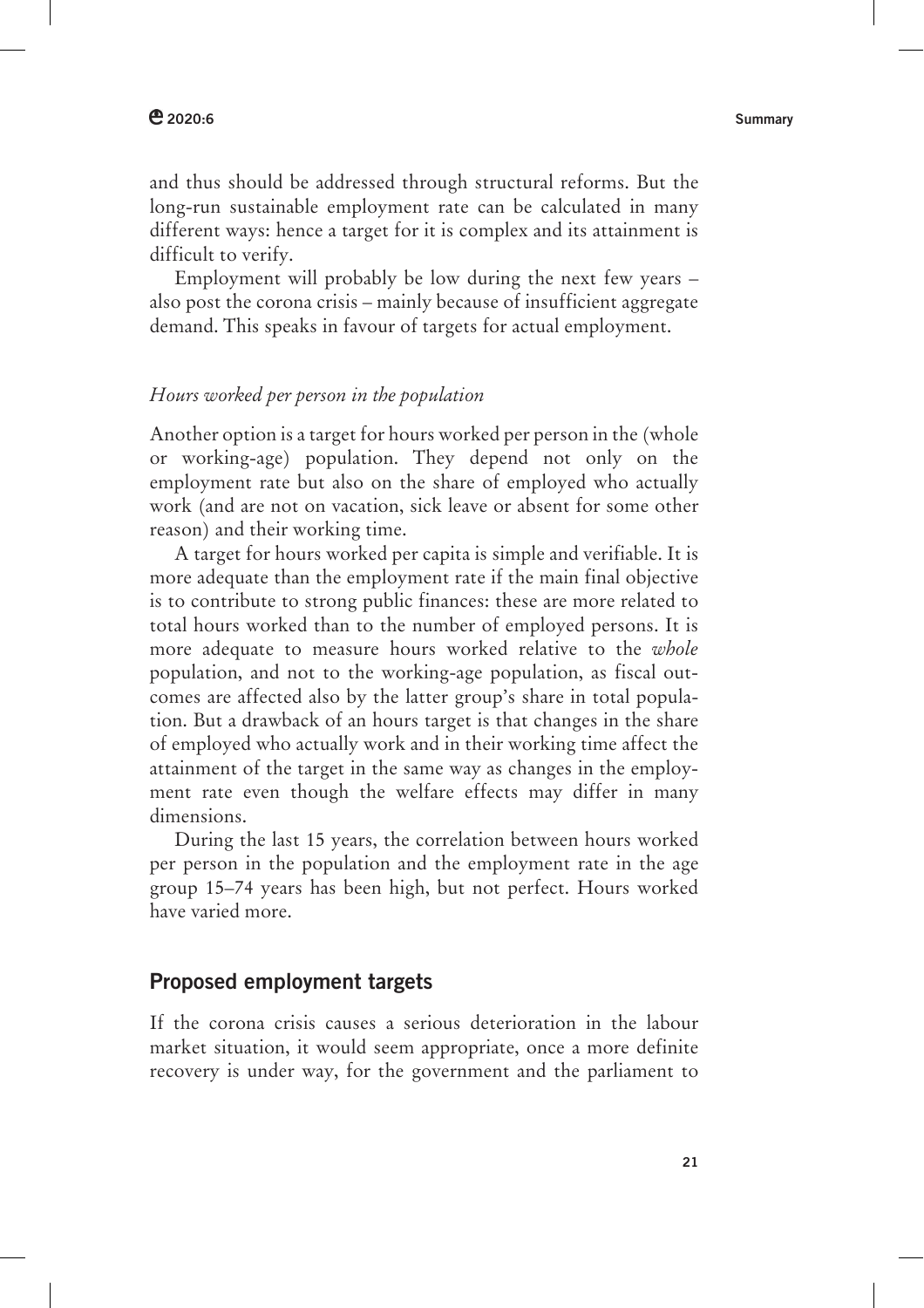formulate numerical employment policy targets in order to strengthen incentives for an ambitious policy.

The crisis will cause a large rise in the government debt ratio. There will be a need to reduce it again so that fiscal buffers for both anticipated future shocks (an ageing population) and unanticipated ones (new pandemics?) are restored. Numerical fiscal targets will likely receive a lot of emphasis. This strengthens the case for targets for actual labour market developments, too. First, such targets may *balance* the fiscal targets and raise the probability that the impact of fiscal policy on aggregate demand is duly considered. Second, numerical employment targets could *support* the fiscal targets by strengthening incentives for structural reforms that help raise employment and thus improve fiscal performance.

I recommend *two main employment policy targets*. One should be the employment rate for 20–68-years old. Younger persons are not encompassed as they should go to school. 68 years is the age limit where legislated employment protection ceases to apply. A second main target should be annual *hours worked per person in the whole population*. One motive for this target is the objective of strong public finances. They are more related to total hours worked than to the number of people employed.

With the two employment policy targets discussed, the employment rate could be measured by labour-force-survey data. The hours target could be seen to compensate for the generous definition of employment according to which one hour's work in the survey week is sufficient. But a narrower employment definition, according to which labour income must exceed a reasonably high threshold, could also be contemplated. This requires that new employment statistics, based on employers' monthly reports on employees' labour incomes to the tax authorities are produced. With such a stricter definition of employment, a single main target for the employment rate might perhaps be sufficient.

The main employment policy targets (or target) could be complemented with a small number of *disaggregated sub-targets*, for example for long-term unemployment and the employment gap between natives and foreign born. This could be motivated by equity and social-cohesion considerations as well as by the fact that lower long-term unemployment and higher employment among immigrants would help raise aggregate employment.